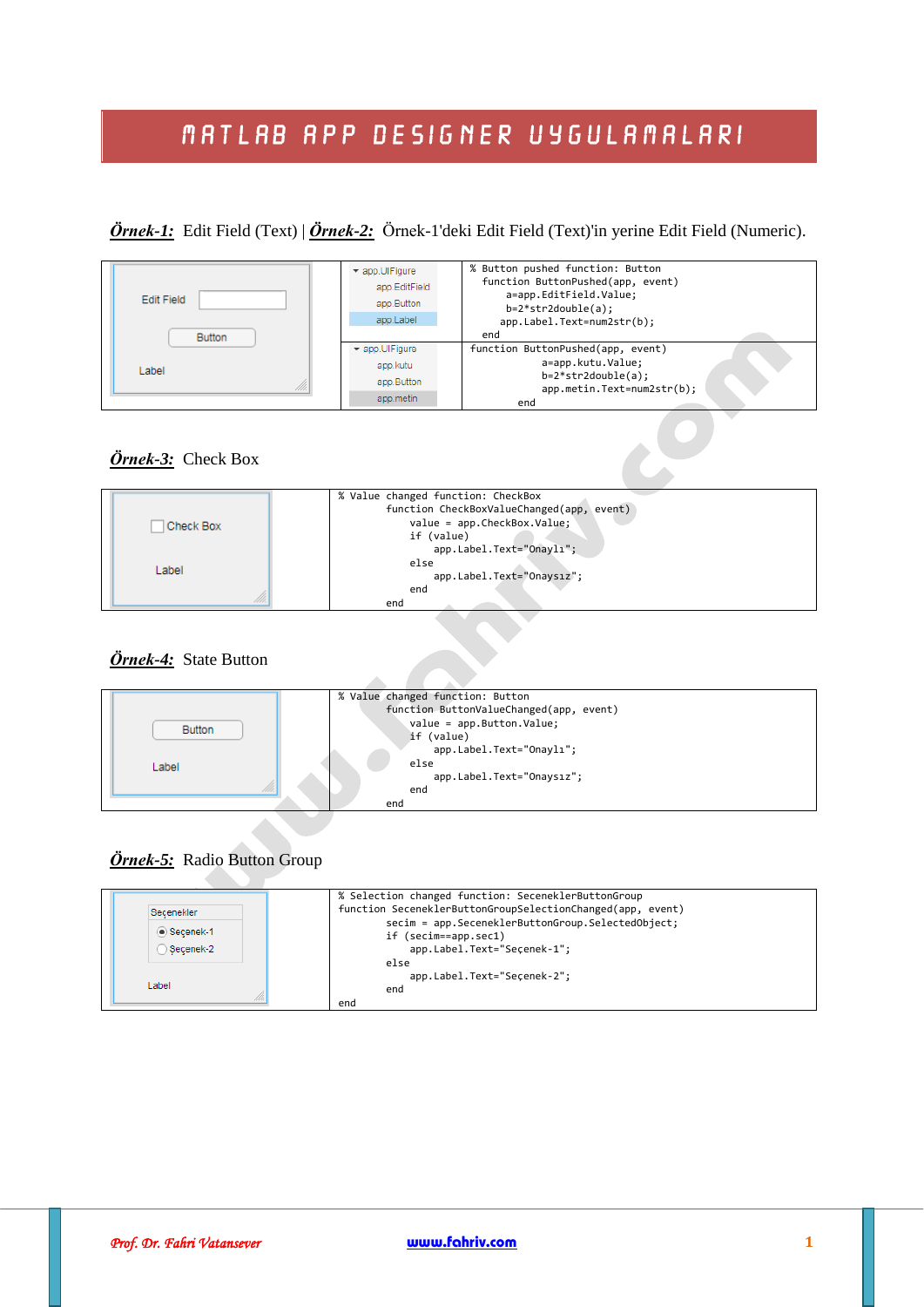## *Örnek-6:* Toogle Button Group

| Butonlar<br>$b-1$<br>$b-2$<br>$b-3$<br>Label | $\blacktriangleright$ app. UIFigure<br>▼ app.ButonlarButtonGroup<br>app.b1Button<br>app.b2Button<br>app.b3Button<br>app.Label | % Selection changed function: ButonlarButtonGroup<br>function ButonlarButtonGroupSelectionChanged(app, event)<br>secim = app.ButonlarButtonGroup.SelectedObject;<br>if (secim==app.b1Button)<br>app.Label.Text="b-1";<br>elseif (secim==app.b2Button)<br>app.Label.Text="b-2";<br>else<br>app.Label.Text="b-3";<br>end |
|----------------------------------------------|-------------------------------------------------------------------------------------------------------------------------------|------------------------------------------------------------------------------------------------------------------------------------------------------------------------------------------------------------------------------------------------------------------------------------------------------------------------|
|                                              |                                                                                                                               | end                                                                                                                                                                                                                                                                                                                    |

## *Örnek-7:* Text Area

| <b>Bursa</b><br>Metin:<br>2021<br>Türkive<br>Satir numarası:<br>Göster | ▼ app.UIFigure<br>app.metin<br>app.GosterButton<br>app.Label | % Button pushed function: GosterButton<br>function GosterButtonPushed(app,<br>event)<br>satirlar=app.metin.Value;<br>no=app.numara.Value;<br>app.Label.Text=satirlar{no};<br>end |
|------------------------------------------------------------------------|--------------------------------------------------------------|----------------------------------------------------------------------------------------------------------------------------------------------------------------------------------|
|                                                                        | app.numara                                                   |                                                                                                                                                                                  |

## *Örnek-8:* List Box

| $\ddot{\textbf{O}}$ rnek-8: List Box |                                      |                                                                                 |
|--------------------------------------|--------------------------------------|---------------------------------------------------------------------------------|
|                                      | $\blacktriangleright$ app. UllFigure | % Value changed function: temelrenkler                                          |
| Temel renkler<br>Kırmızı (R)         | app.temelrenkler                     | function temelrenklerValueChanged(app, event)<br>renk = app.temelrenkler.Value; |
| Yesil (G)                            | app.Label                            | app.Label.Text=renk;                                                            |
| Mavi (B)                             |                                      | end                                                                             |
| Label                                |                                      |                                                                                 |
| <b>Örnek-9:</b> Drop Down            |                                      |                                                                                 |

## *Örnek-9:* Drop Down

## *Örnek-10:* Image

|                  | % Button pushed function: YkleButton<br>function YkleButtonPushed(app, event)<br>[dosya,yol]=uigetfile({'*.jpg;*.png;*.gif;*.svg', 'Resim dosyaları (*.jpg,<br>*.png, *.gif, *.svg)'}, 'Resim sec');<br>app.Image.ImageSource=fullfile(yol,dosya); |
|------------------|----------------------------------------------------------------------------------------------------------------------------------------------------------------------------------------------------------------------------------------------------|
| <b>PET Yükle</b> | end                                                                                                                                                                                                                                                |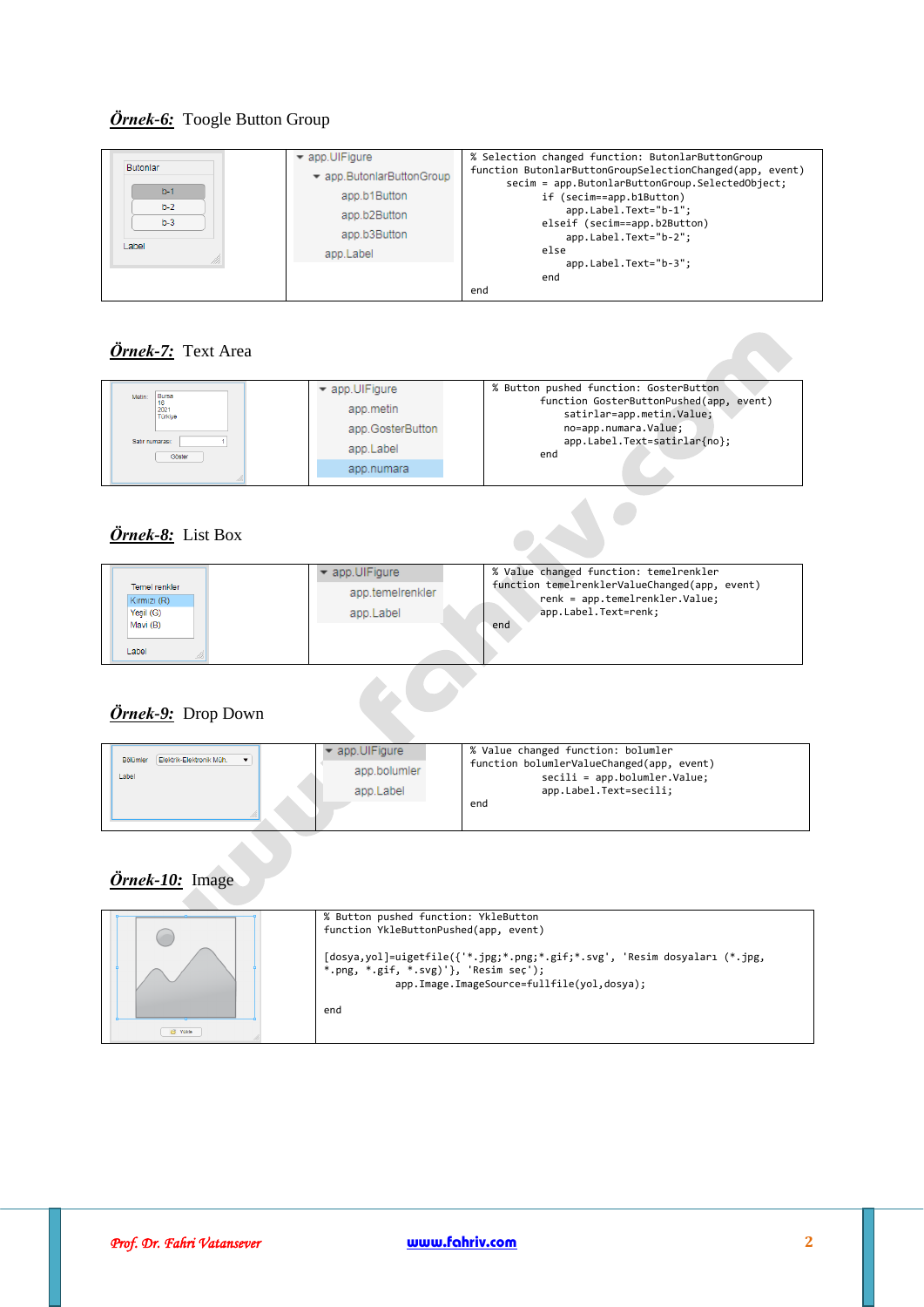## *Örnek-11:* HTML

| Bursa Uludağ Üniversitesi      |  | $\blacktriangleright$ HTML |            |  |
|--------------------------------|--|----------------------------|------------|--|
| <b>SRENGE</b>                  |  | HTMLSource<br>Data         | index.html |  |
| thank the controllers the con- |  |                            |            |  |
|                                |  |                            |            |  |
|                                |  |                            |            |  |

## *Örnek-12:* Date Picker

| 21/May/2021 -<br>Date Picker | % Value changed function: DatePicker<br>function DatePickerValueChanged(app, event)<br>tarih = app.DatePicker.Value;<br>app.Label.Text=char(tarih);<br>end |
|------------------------------|------------------------------------------------------------------------------------------------------------------------------------------------------------|
| Label                        |                                                                                                                                                            |

### *Örnek-13:* Slider - Spinner

|                            | % Value changed function: Slider<br>function SliderValueChanged(app, event) |
|----------------------------|-----------------------------------------------------------------------------|
| Slider                     | slider deger = app. Slider. Value;<br>app.Spinner.Value=slider deger;       |
|                            | end                                                                         |
| $0 \rightarrow$<br>Spinner | % Value changing function: Slider                                           |
|                            | function SliderValueChanging(app, event)                                    |
|                            | slider deger = event.Value;                                                 |
|                            | app.Spinner.Value=slider deger;                                             |
|                            | end                                                                         |
|                            |                                                                             |
| Örnek-14: Table            |                                                                             |

# *Örnek-14:* Table

|               | $\blacktriangledown$ TABLE | % Button pushed function: GsterButton                                      |
|---------------|----------------------------|----------------------------------------------------------------------------|
| Vize<br>Final | Vize, Final<br>ColumnName  | function GsterButtonPushed(app, event)<br>app.UITable.Data=[80 90;90 100]; |
|               | ColumnWidth<br>auto        | end                                                                        |
|               | ColumnEditable             |                                                                            |
| Göster        | ColumnSortable             |                                                                            |
|               | RowName<br>A.B             |                                                                            |
|               |                            |                                                                            |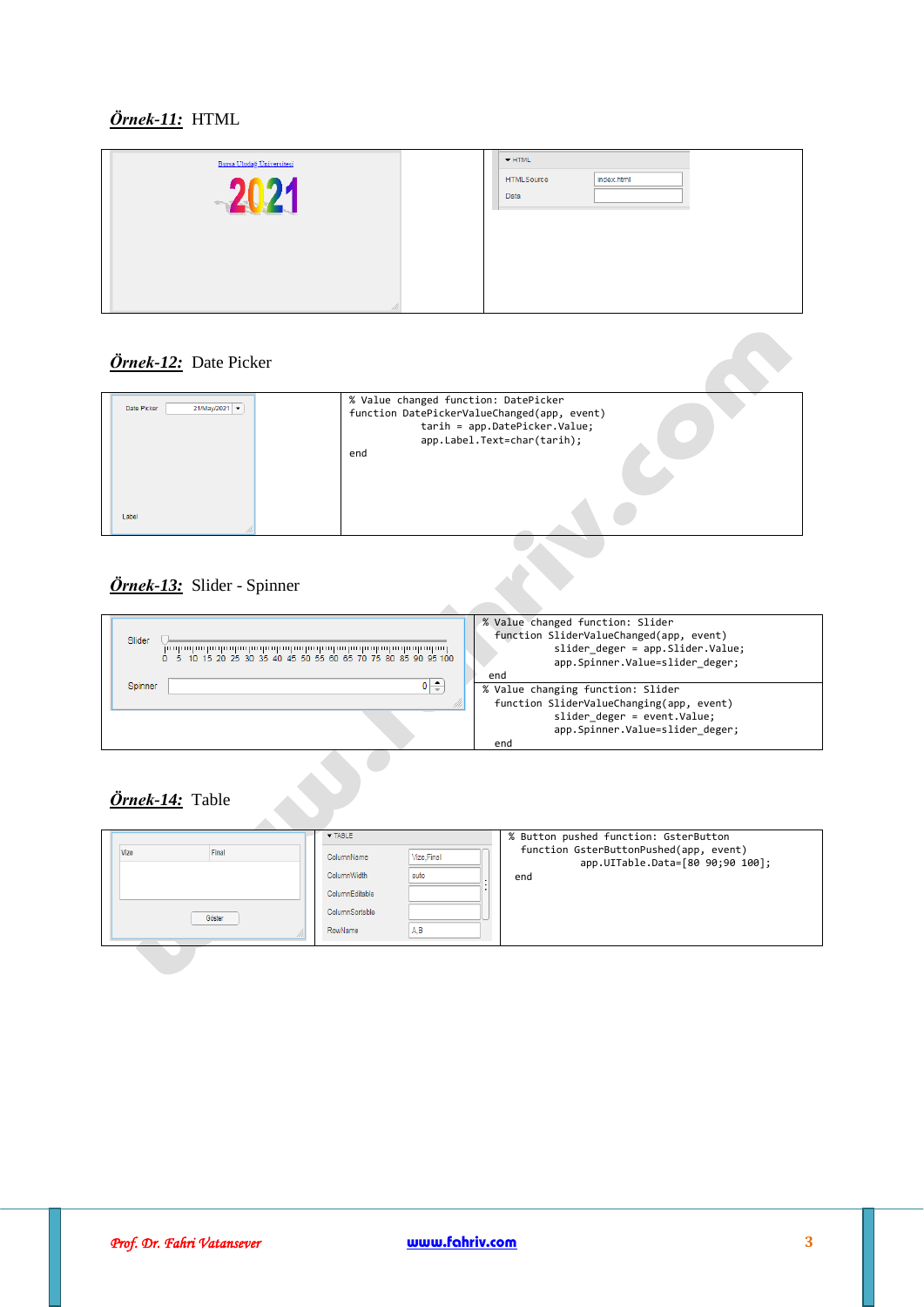#### *Örnek-15:* Tree





### *Örnek-17:* Tab Group

| <i>Örnek-17:</i> Tab Group                 |                                                                                                                                                                                                    |                                                                                                                                   |
|--------------------------------------------|----------------------------------------------------------------------------------------------------------------------------------------------------------------------------------------------------|-----------------------------------------------------------------------------------------------------------------------------------|
| Tab-1<br>Tab-3<br>Tab-2<br>÷<br>Topla<br>n | $\blacktriangledown$ app. UIFigure<br>$\blacktriangleright$ app. TabGroup<br>$\sqrt{a}$ app. Tab1<br>app.s1<br>$\bullet$ app. Tab2<br>app.s2<br>$\sqrt{a}$ app. Tab3<br>app. ToplaButton<br>app.s3 | % Button pushed function: ToplaButton<br>function ToplaButtonPushed(app, event)<br>app.s3.Value=app.s1.Value+app.s2.Value;<br>end |

### *Örnek-18:* Menu Bar

| Dosya Menu2 + | $\blacktriangledown$ MENU |                      | % Menu selected function: KapatMenu                                               |
|---------------|---------------------------|----------------------|-----------------------------------------------------------------------------------|
| Yeni Ctrl+Y   | Text                      | Yeni                 | function KapatMenuSelected(app, event)<br>ornekmenuCloseRequest(app, event);      |
| Kapat         | Accelerator               |                      | end                                                                               |
| ÷             | Separator                 |                      | % Close request function: ornekmenu<br>function ornekmenuCloseRequest(app, event) |
|               | Checked                   |                      | delete(app)                                                                       |
|               | ForegroundColor           | I.<br>0.00.0.00.0.00 | end                                                                               |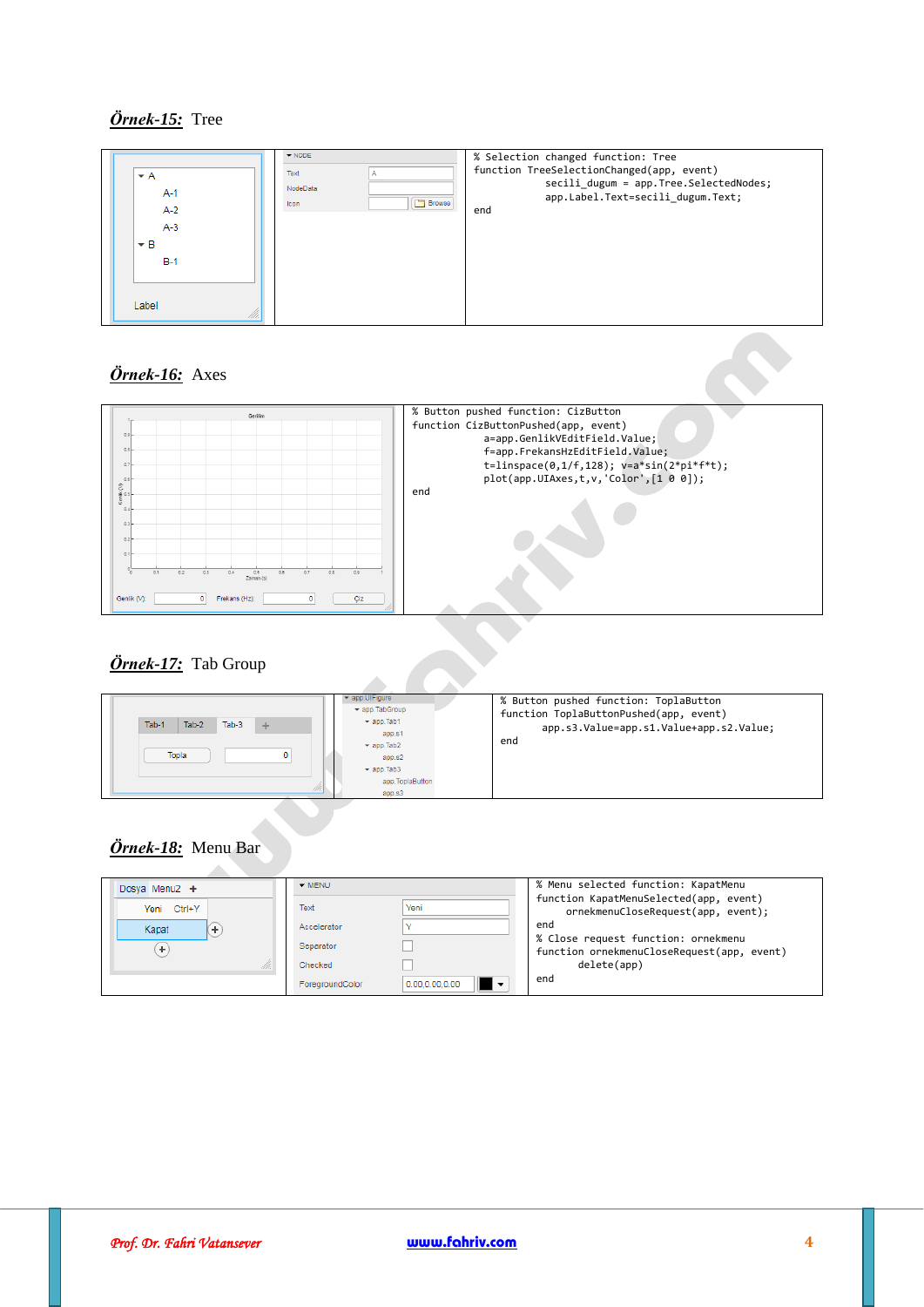



## *Örnek-20:* Knob

| 50<br>40<br>60<br>30<br>70<br>$20 -$<br>-80<br>10 <sub>1</sub><br>90<br>100 | % Value changing function: Knob<br>function KnobValueChanging(app, event)<br>changingValue = event.Value;<br>app.EditField.Value=changingValue;<br>end |
|-----------------------------------------------------------------------------|--------------------------------------------------------------------------------------------------------------------------------------------------------|
| Knob                                                                        |                                                                                                                                                        |
|                                                                             |                                                                                                                                                        |

## *Örnek-21:* Discrete Knob



## *Örnek-22:* Switch türleri